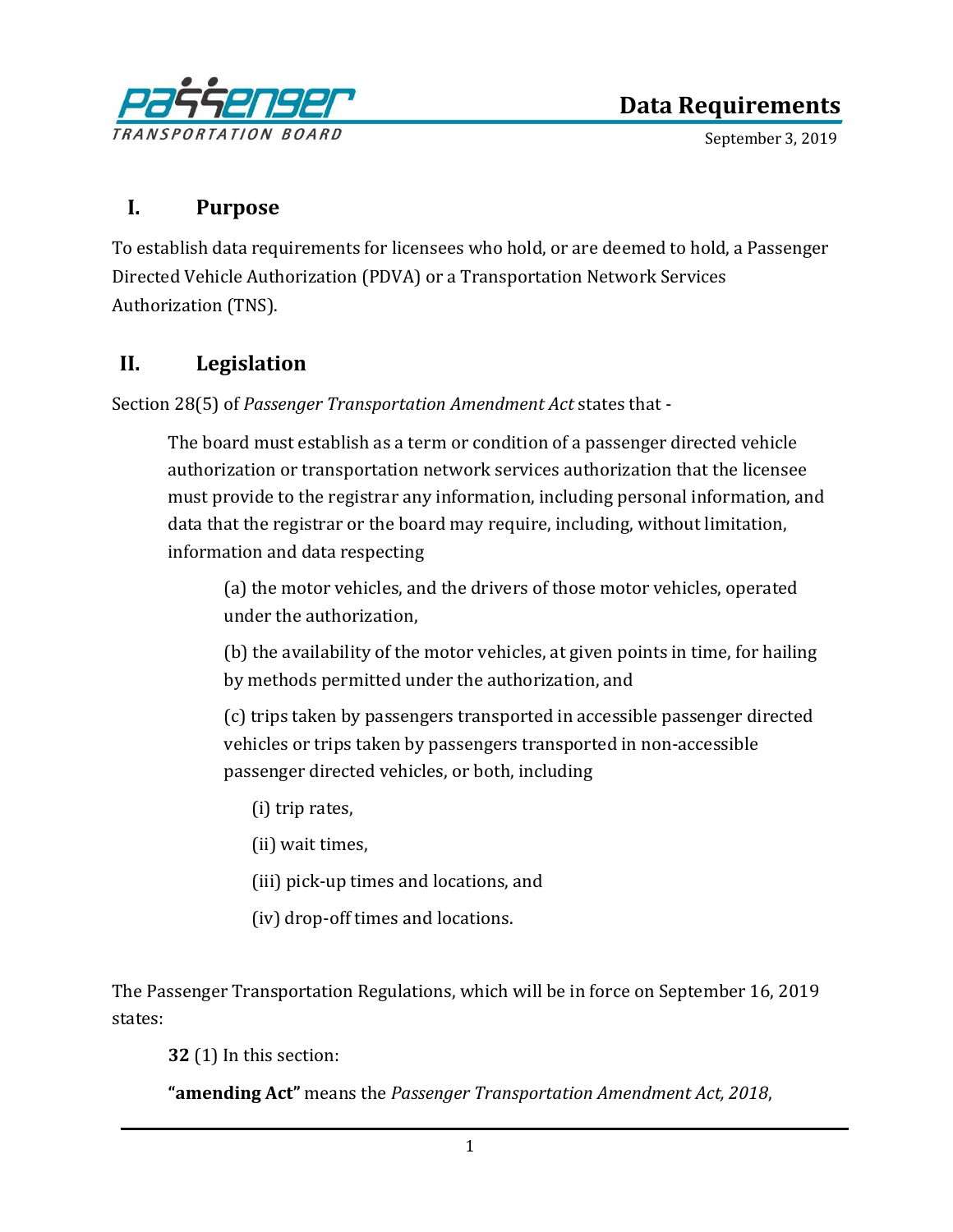S.B.C. 2018, c. 53;

**"pre-existing licence"** means a valid licence that, on September 15, 2019, authorizes one or more motor vehicles to be operated as passenger directed vehicles.

(2) It is a term and condition of every pre-existing licence that the licensee must provide to the registrar any information, including personal information, and data that the registrar or board may require for the purposes of

(a) more effectively bringing the amending Act into operation, or

(b) addressing transitional difficulties encountered in bringing the amending Act into effect.

# **III. Applicability**

The data requirments in this document apply to:

- (a) a licensee with a Passenger Directed Vehicle Authorization (PDVA) whose licence expressly authorizes motor vehicles to be hailed from the street;
- (b) a licensee with a PDVA whose licence does not permit hailing and flagging from the street; and
- (c) a licensee with a Transportation Network Services Authorization (TNSA).

# **IV. Definitions**

In this document:

"**act**" means the *Passenger Transportation Act,* as amended on September 16, 2019;

"**board**" means Passenger Transportation Board;

"**data requirements**" means the requirements set out in section V of this document;

"**fare**" means the total transportation charges and taxes for a trip including any surge- or variable-pricing adjustment and excluding any gratuities;

"**limousine service"** means a service provided by a licensee required in section III (b) of this document;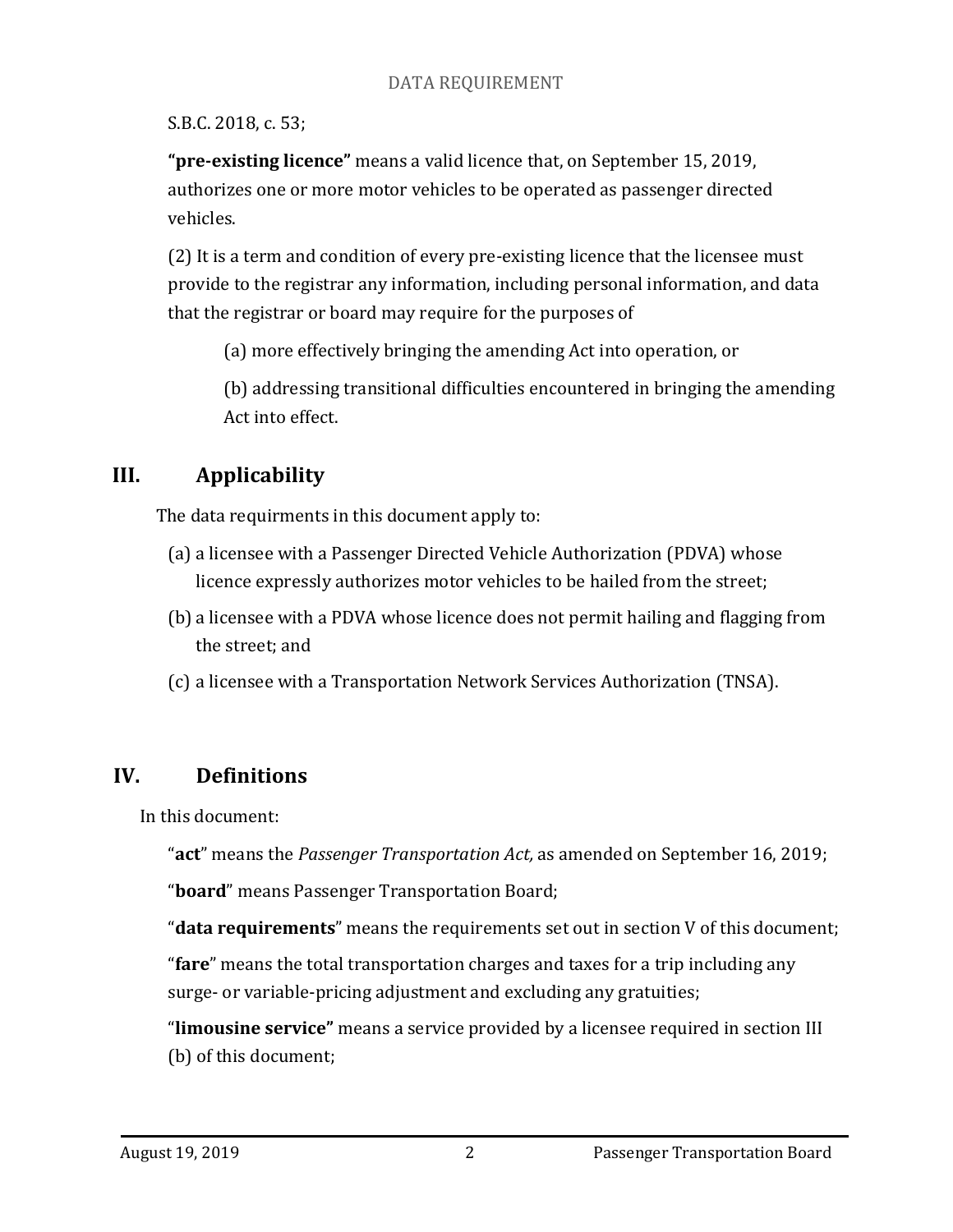#### DATA REQUIREMENT

"**licence**" means a licence issued under the act and includes a Passenger Directed Vehicle Authorization or Transportation Network Services Authorization;

"**licensee**" means the holder of a valid licence and to which this rule applies pursuant to section 1 of this document;

**"registrar"** means the Registrar of Passenger Transportation appointed under the act;

**"taxi service"** means a service provided by a licensee referred to in section III (a) of this document;

**"TNS"** means a Transportation Network Service as defined in the act.

## **V. Data Requirements**

The board requires licensees to provide the following information:

- 1. Licensee Information
	- a. User Id number
	- b. Application Id number
	- c. Passenger transportation (PT) licence number
	- d. National Safety Code (NSC) number
- 2. Trip and Shift Classification
	- a. Service type taxi service, TNS service, limousine service
	- b. Start date of submitted trip data
	- c. End date of submitted trip data
	- d. Data and time of file creation

#### 3. Shift, Driver and Vehicle Information

- a. Vendor shift ID
- b. Vehicle registration number
- c. Province/State in which the vehicle is registered
- d. Driver's licence number
- e. Province/State in which the driver is licenced
- f. Start of driver's shift or login into the dispatch system
- g. End of driver's shift or logout from the dispatch system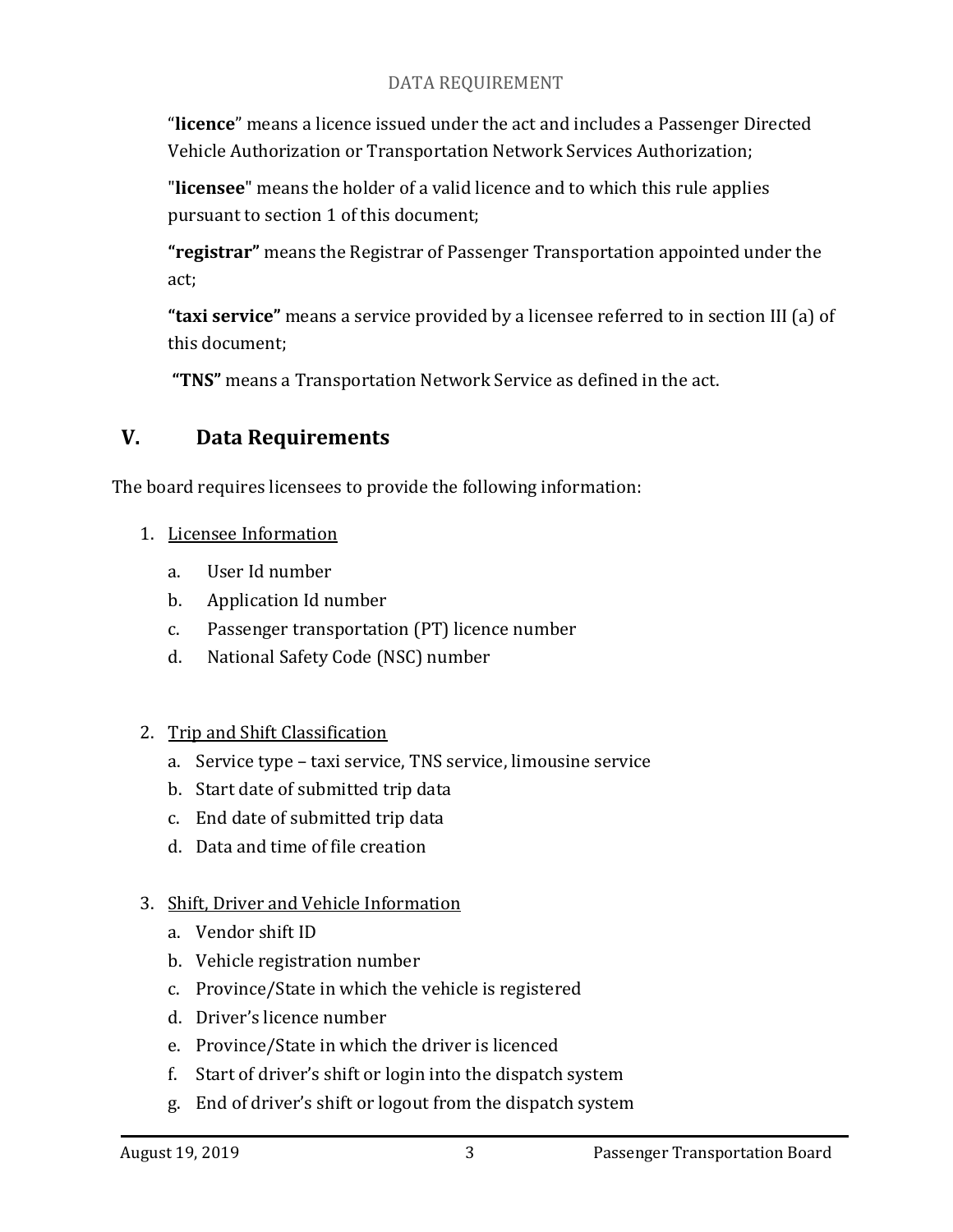- 4. Trip Data
	- a. Shift ID
	- b. Trip ID
	- c. Trip type (accessible, conventional, pre-booked, service animal)
	- d. Trip status (Completed, cancelled by requester, no-show of requester, refused by driver)
	- e. Hail type (flag, phone, interactive voice response request (IVR), applicationbased request (app), request via website)
- 5. Trip Initiation
	- a. Date/Time when the trip request was initiated or assigned.
	- b. Time elapsed from call initiation to call answer by the dispatcher or IVR system (for IVR and phone hails)
	- c. Degrees latitude of the requested pickup location
	- d. Degrees longitude of the requested pickup location
- 6. Trip metrics
	- a. Trip duration
	- b. Trip distance
	- c. Fare of the trip
- 7. Pick-Up and Drop-off times and locations
	- a. Date and time of arrival at the requested passenger pick-up and drop-off location
	- b. Date and time of departure from the requested passenger pick-up and drop-off location
	- c. Degrees latitude of the requested passenger drop-off location
	- d. Degrees longitude of the requested passenger drop-off location